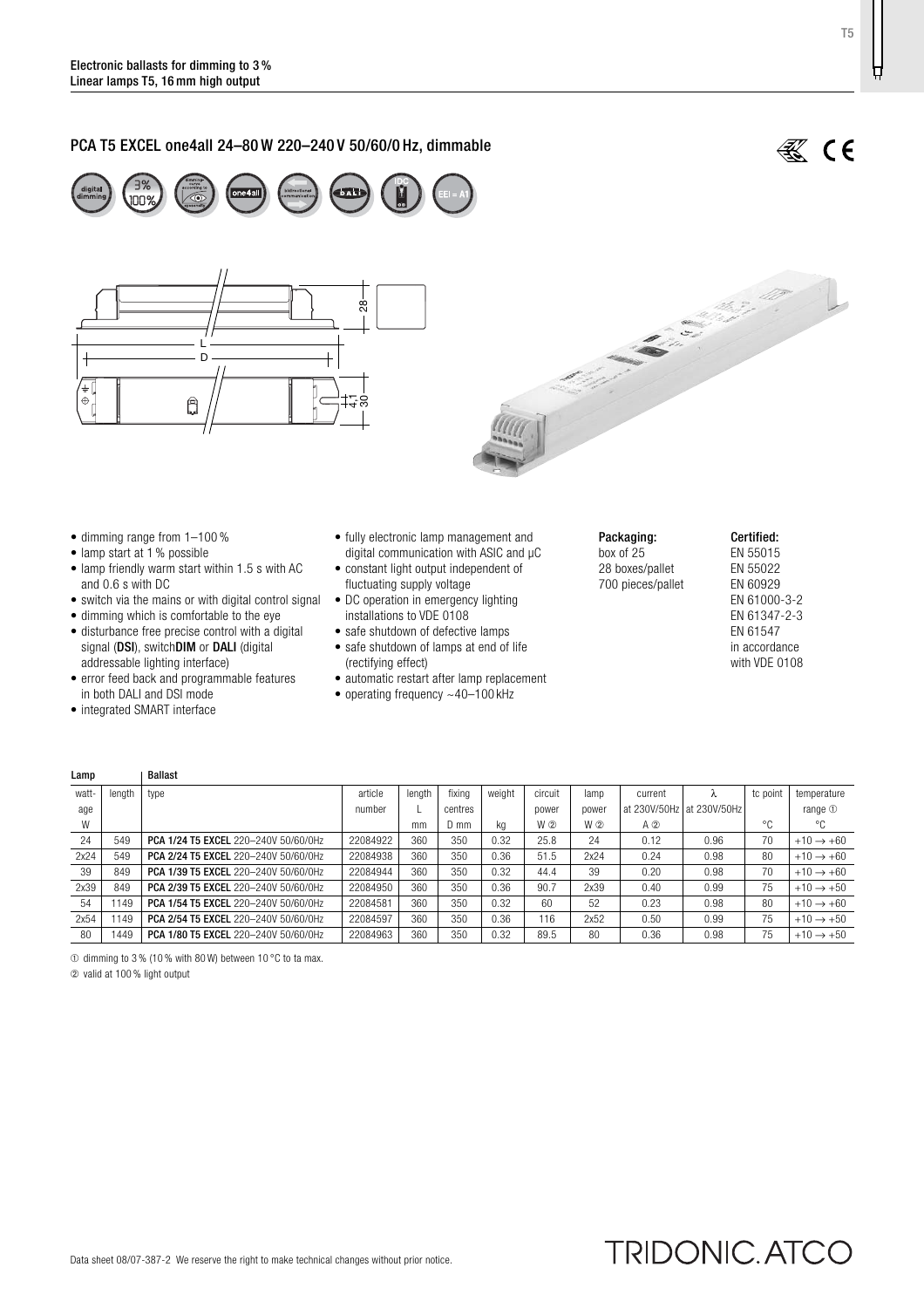# Lamp starting characteristics:

Warm start Starting time 1,5s with AC Starting time 0,6s with DC Start at any dimming level

# AC-operation:

Mains Voltage 220–240 V 50/60 Hz 198–264 V 50/60 Hz including safety tolerance  $(\pm 10\%)$ 202–254 V 50/60 Hz including safety tolerance (+6 % / -8 %)

# DC-operation:

220–240 V 0 Hz 198–280 V 0 Hz certain lamp start 176–280 V 0 Hz operating range Use in emergency lighting installations according VDE 0108 or for emergency luminaires according EN 61347-2-3 appendix J.

#### Temperature range:

Dimming range 100 % to 3 % (100 % to 10 % with 80 W) von 10 °C to maximum permissible ambient temperature ta.

# Mains currents in DC operation

| Ballast                              | Mains current at        | Mains current at        |
|--------------------------------------|-------------------------|-------------------------|
| Typ                                  | $U_n = 220 \text{ VDC}$ | $U_n = 240 \text{ VDC}$ |
| PCA 1/24 T5 EXCEL 220-240V 50/60/0Hz | 0.10A                   | 0.10A                   |
| PCA 1/39 T5 EXCEL 220-240V 50/60/0Hz | 0.16A                   | 0.15A                   |
| PCA 1/54 T5 EXCEL 220-240V 50/60/0Hz | 0.24A                   | 0.21A                   |
| PCA 1/80 T5 EXCEL 220-240V 50/60/0Hz | 0.34A                   | 0.31A                   |
| PCA 2/24 T5 EXCEL 220-240V 50/60/0Hz | 0.20A                   | 0.18A                   |
| PCA 2/39 T5 EXCEL 220-240V 50/60/0Hz | 0.33A                   | 0.30A                   |
| PCA 2/54 T5 EXCEL 220-240V 50/60/0Hz | 0.42A                   | 0.38A                   |

## Light output level in DC operation:

Programmable from 3 % to 70 % Programming by extended DSI-Signal (16 Bit) Default value 70 % In DC Operation dimming is not possible

## Ballast lumen factor AC operation (AC-BLF) EN 60929 Pkt.8.1:

| a to  | Ballast                                     | AC-BLF at Typ | $U_n = 230$ VAC |
|-------|---------------------------------------------|---------------|-----------------|
| ıa to | PCA 1/24 T5 EXCEL 220-240V 50/60/0Hz        | 0.96          |                 |
|       | PCA 1/39 T5 EXCEL 220-240V 50/60/0Hz        | 0.95          |                 |
|       | PCA 1/54 T5 EXCEL 220-240V 50/60/0Hz        | 0.97          |                 |
|       | <b>PCA 1/80 T5 EXCEL 220-240V 50/60/0Hz</b> | 1.12          |                 |
|       | PCA 2/24 T5 EXCEL 220-240V 50/60/0Hz        | 1.00          |                 |
|       | PCA 2/39 T5 EXCEL 220-240V 50/60/0Hz        | 0.97          |                 |
|       | <b>PCA 2/54 T5 EXCEL 220-240V 50/60/0Hz</b> | 0.98          |                 |
|       |                                             |               |                 |

The ballast lumen factor for AC operation (AC-BLF) does not alter from  $U_n = 198$  VAC bis  $U_n = 254$  VAC.

The ballast lumen factor for DC operatino (DC-BLF) on the basis of an automativ power reduction of the ballasts (default value is 70%) will be smaller than AC. It does not alter inthe DC operating range (198–280 VDC).

## Harmonic distortion in the mains supply (at 220 V / 50 Hz):

| <b>Ballast</b>                              |            |     |     |     |     |     |
|---------------------------------------------|------------|-----|-----|-----|-----|-----|
| Typ                                         | <b>THD</b> | 3   | 5   |     | 9   | 11  |
| PCA 1/24 T5 EXCEL 220-240V 50/60/0Hz        | 9.9        | 9.5 | 2.4 | 1.5 | 0.9 | 0,8 |
| PCA 1/39 T5 EXCEL 220-240V 50/60/0Hz        | 8.7        | 8.2 | 2.4 | 1.5 | 1.0 | 0,8 |
| <b>PCA 1/54 T5 EXCEL 220-240V 50/60/0Hz</b> | 7.1        | 6.4 | 2.5 | 1.6 | 1.2 | 0,8 |
| <b>PCA 1/80 T5 EXCEL 220-240V 50/60/0Hz</b> | 7.2        | 6.7 | 2.3 | 1.6 | 1.2 | 0,8 |
| PCA 2/24 T5 EXCEL 220-240V 50/60/0Hz        | 6.6        | 6.1 | 2.0 | 1.3 | 0.9 | 0.6 |
| PCA 2/39 T5 EXCEL 220-240V 50/60/0Hz        | 7.4        | 7.0 | 2.0 | 1.2 | 0.8 | 0,7 |
| PCA 2/54 T5 EXCEL 220-240V 50/60/0Hz        | 6.5        | 6.1 | 2.0 | 1.2 | 0.9 | 0.7 |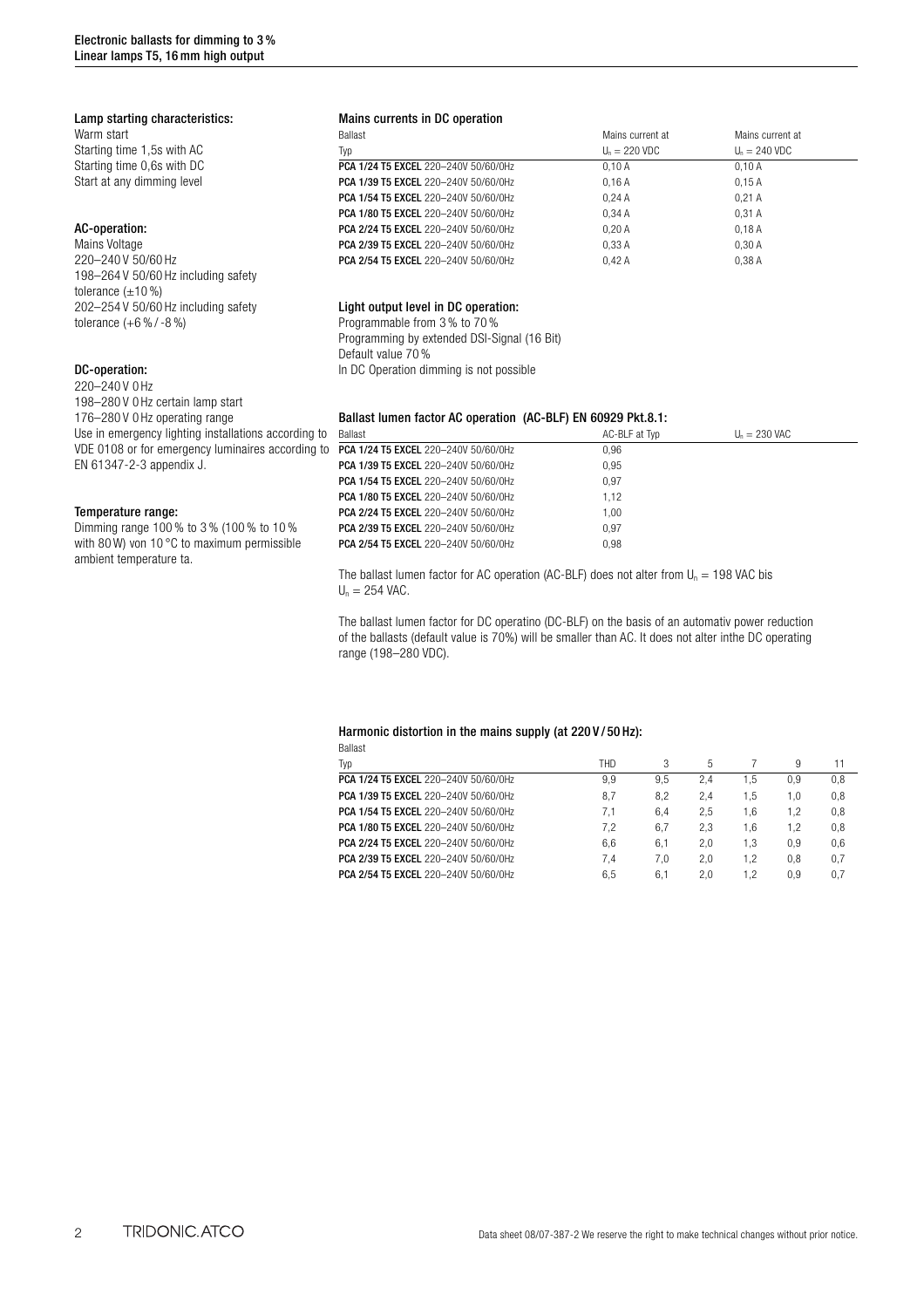# Dimming:

Dimming range 3 % bis 100 % (10 % bis 100 % bei 80 W) Digital control with

- DSI-Signal: 8 Bit Manchester Code Maximum speed 3 % to 100 % (10 % to 100 % bei 80 W) in 1,4 s
- DALI-Signal: 16 Bit Manchester Code Maximum speed 3 % to 100 % (10 % to100 % bei 80 W) in 0,5 s Programmable parameter: Minimum dimming level Maximum dimming level Default minimum  $=$  3% (10 % bei 80 W) Programmable Range 3 % ≤ MIN ≤ 49 % (10 % ≤ MIN ≤ 49 % bei 80 W) Default Maximum  $= 100\%$
- Programmable Range 100 % ≥ MAX ≥ 50 % Dimming curve that is friendly to the eye

# Control input (DA/D1, DA/D2):

Digital DALI/DSI signal or switchDIM can be wired on the same terminals (DA/D1 and DA/D2).

## Digital signal DALI/DSI:

The control input is non-polar and protected against accidental connection with a mains voltage up to 264 V. The control signal is not SELV. Control cable should be installed in accordance to the requirements of low voltage installations.

Different functions depending on each module.

#### SMART interface:

An additional interface for the direct connection of the SMART-LS light sensor. The sensor registers actual ambient light and maintains the individually defined lux level.

After every mains reset the SMART interface automatically checks for an installed sensor. With the sensor installed the PCA EXCEL automatically runs in the constant lux level mode.

ON/OFF-Switch via mains, switchDIM or DALI/DSI signal.

DALI/DSI signal  $= 0$  switches off, DALI/DSI signal ≥ 1 switches on.

## **Dimming characteristics PCA EXCEL**

Digital dimming value



Dimming characteristics as seen by the human eye

Dimming with DALI or a DSI signal with the SMART-LS installed is not possible. switchDIM enables a temporary change of light level

The installation of the two wire bus is according to the appropriate low voltage regulations.

#### switchDIM:

Integrated switchDIM function allows a direct connection of a push to make switch for dimming and switching.

Brief push (< 0.6 s) switches ballast ON and OFF. The ballasts switch-ON at light level set at switch-OFF.

When the push to make switch is held, PCA ballasts are dimmed. After repush the PCA is dimmed in the opposite direction.

In installations with PCAs with different dimming

levels or opposite dimming directions (e.g. after a system extension), all PCAs can be synchronized to 50 % dimming level by a 10 s push.

Use of push to make switch with indicator lamp is not permitted.

## **Energy Savings PCA EXCEL**





Dimming level in %



DALI PCA T5 EXCEL one4all







switchDIM PCA T5 EXCEL one4all

#### Loading of automatic circuit breakers:

| Eduality of automatic official production |                   |                      |                    |                      |                   |                    |                    |                      |  |
|-------------------------------------------|-------------------|----------------------|--------------------|----------------------|-------------------|--------------------|--------------------|----------------------|--|
| Automatic circuit                         | C <sub>10</sub>   | C13                  | C16                | C20                  | <b>B10</b>        | <b>B13</b>         | <b>B16</b>         | <b>B20</b>           |  |
| Installation $\varnothing$                | $.5 \text{ mm}^2$ | $1.5 \, \text{mm}^2$ | $1.5 \text{ mm}^2$ | $2.5 \, \text{mm}^2$ | $.5 \text{ mm}^2$ | $1.5 \text{ mm}^2$ | $1.5 \text{ mm}^2$ | $2.5 \, \text{mm}^2$ |  |
| PCA 1/24 T5 EXCEL                         | 22                | 32                   | 44                 | 50                   |                   | 16                 | 22                 | 25                   |  |
| PCA 1/39 T5 EXCEL                         | 22                | 32                   | 44                 | 50                   |                   | 16                 | 22                 | 25                   |  |
| PCA 1/54 T5 EXCEL                         | 22                | 32                   | 44                 | 50                   |                   | 16                 | 22                 | 25                   |  |
| PCA 1/80 T5 EXCEL                         | 10                | 20                   | 30                 | 30                   |                   | 10                 | 15                 | 15                   |  |
| PCA 2/24 T5 EXCEL                         | 22                | 32                   | 46                 | 52                   |                   | 16                 | 23                 | 26                   |  |
| <b>PCA 2/39 T5 EXCEL</b>                  | 14                | 22                   | 28                 | 34                   |                   |                    | 14                 | 17                   |  |
| PCA 2/54 T5 EXCEL                         | 14                | 22                   | 28                 | 34                   |                   |                    | 14                 |                      |  |